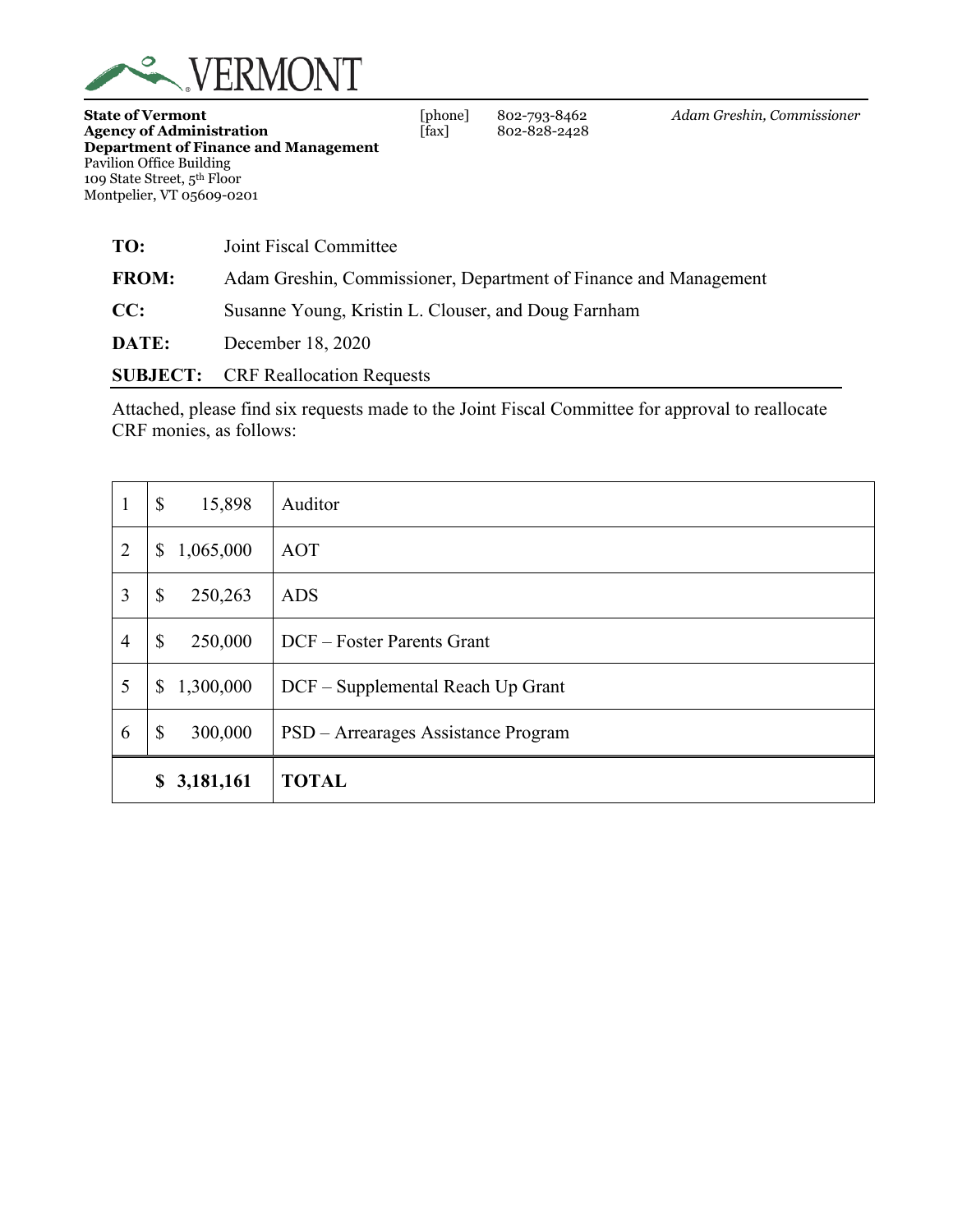

# **STATE OF VERMONT OFFICE OF THE STATE AUDITOR**

# **PROPOSAL # 1**

<span id="page-1-0"></span>**TO:** Adam Greshin, Commissioner, Department of Finance and Management **FROM:** Andrew Stein, Deputy State Auditor **DATE:** November 30, 2020 **SUBJECT:** CRF Request for reallocation of \$15,898.34

The Vermont State Auditor's Office (SAO) requests the following CRF reallocation.

# **Total Amount Requested:** \$15,898.34.

**Use of Funds:** The SAO tracked necessary expenditures for our office that were: 1) incurred due to COVID-19; 2) not accounted for in the budget approved as of March 27, 2020; and 3) incurred during the period from March 1, 2020 to December 30, 2020.

Those expenditures, which total \$15,898.34, were for two major categories of spending:

- 1. \$15,558.03 for salaries and benefits; and
- 2. \$340.31 for COVID-related operational matters.

The expenditures for salaries and benefits were for employees who were taking care of children while schools and childcare facilities were closed or were stranded in another state in March due to flight cancellations without access to adequate work equipment. The SAO consulted with the Department of Human Resources about these matters and coded time accordingly.

The operating expenses were for: equipment for employee health screening, hand sanitizer, equipment for an employee that started at the office remotely, postage to ship equipment for a remote employee and a stranded employee, and an enhanced teleconferencing license so that the office can conduct its usual business in a remote setting with external parties.

Without a CRF allocation, most of these additional COVID-related expenses would be billed to departments and agencies through the SAO's Internal Service Fund.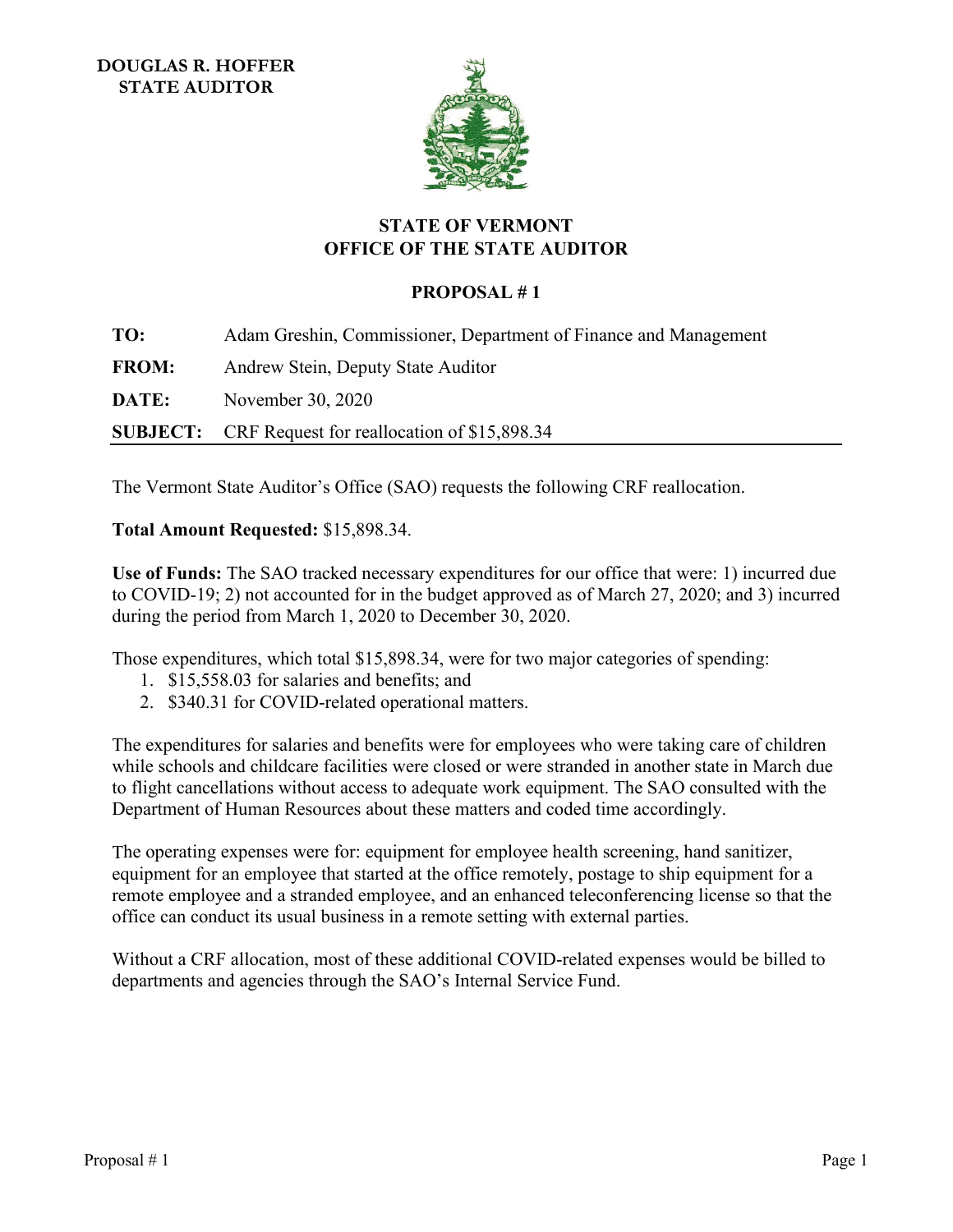<span id="page-2-0"></span>

**State of Vermont** [phone] 802-793-8462 *Joe Flynn, Secretary*  **Agency of Transportation**

## **PROPOSAL # 2**

| TO:          | Adam Greshin, Commissioner, Department of Finance and Management                                                                                            |
|--------------|-------------------------------------------------------------------------------------------------------------------------------------------------------------|
| <b>FROM:</b> | Joe Flynn, Secretary, Agency of Transportation                                                                                                              |
| DATE:        | November 16, 2020                                                                                                                                           |
|              | <b>SUBJECT:</b> CRF request for \$1,065,000 for Traffic Communication and Data Collection,<br>DMV operations, and AOT Emergency Operation Center operations |

Agency of Transportation (AOT) requests the following CRF reallocation.

### **Total Amount Requested: \$1,065,000**

**Response to the Pandemic:** Beginning in March, AOT has been collecting traffic data used by the Governor's office to monitor the volume of travelers in and out of Vermont. The summer months allowed the Agency to collect that information using equipment, but the snow season will require staff to collect the data in-person. This will increase AOT's payroll and equipment costs related to the pandemic response. The planning and administration of this effort and other Agency objectives (ie. delivery of Personal Protective Equipment (PPE) as directed by the State Emergency Operations Center (SEOC)) will also require additional staff time allocated to the Agency Emergency Operations Center. There is also a new effort to put up static signs at each border crossing in the State, which will require funds as FEMA match. The signs will offer State COVID-19 guidance to travelers who cross into Vermont.

The Department of Motor Vehicles (DMV) will also incur additional costs than previously estimated to maintain operations in various branch offices. These expenses are primarily related to reducing the amount of people in one general area at the same time in addition to expanded cleaning and sanitization. The costs include online scheduling systems, cleaning contracts, temporary staff to direct the flow of customers, PPE, and retrofitting offices per CDC guidance. There have also been previously unexpected costs to continue delivering Commercial Driver's License tests and training that involved significant earth work.

Lastly, the Transportation Maintenance Center, who coordinates plowing and road maintenance through the winter months, will need radio equipment to operate remotely. There are only three operators who need to stay in communication with the plow drivers on the road. They are critical through the winter and the Agency cannot afford to increase exposure of these employees. The radio equipment will allow them to safely manage all winter operations while working from home.

[continued on next page]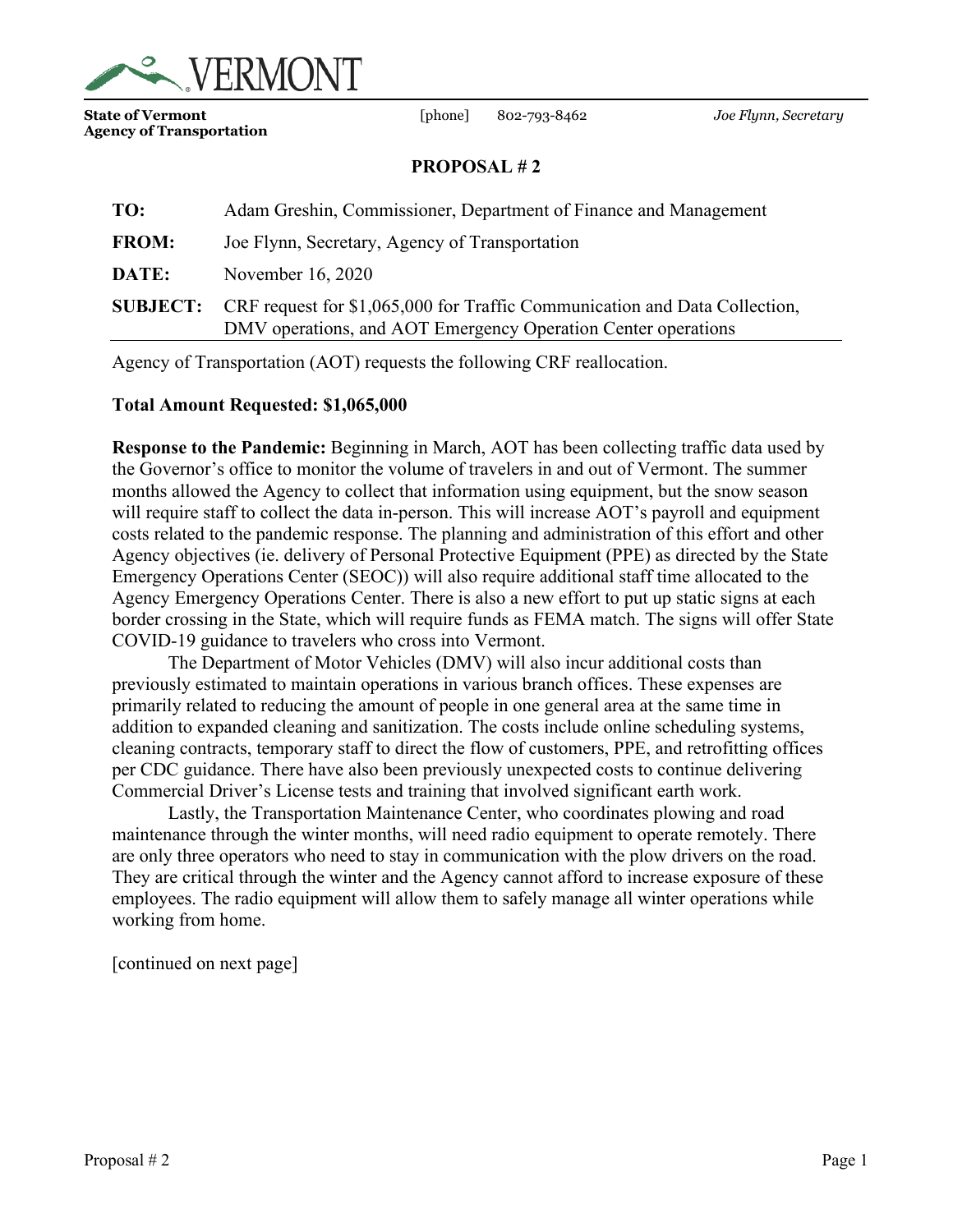## **Proposed Use of Reallocation:**

Each of these activities have been identified as a priority through the Governor's office or through the SEOC. And as the efforts have expanded from the Agency's last CRF request in September, we request an additional \$1,065,000 CRF to be spent approximately as follows:

| <b>Activity</b>                      | <b>Estimates through Dec. 30th</b> |
|--------------------------------------|------------------------------------|
| Vtrans Payroll                       | 745,429                            |
| <b>Vtrans Equipment and Supplies</b> | 300,000                            |
| <b>DMV</b> Estimates                 | 520,868                            |
| Temporary CDL Project (Earth Work)   | 130,000                            |
| Radios for TMC Operators             | 65,000                             |
| COVID signage FEMA Match             | 12,500                             |
| <b>Total</b>                         | 773,797                            |
| <b>Available CRF Appropriation</b>   | 708,797                            |
| <b>Outstanding CRF Need</b>          | (1,065,000)                        |

**Confirmation Proposal Complies with CARES ACT CRF Guidelines:** The expenditures outlined have been reviewed by the Administration's CRF contractor (Guidehouse) and have been deemed to comply with CRF guidance.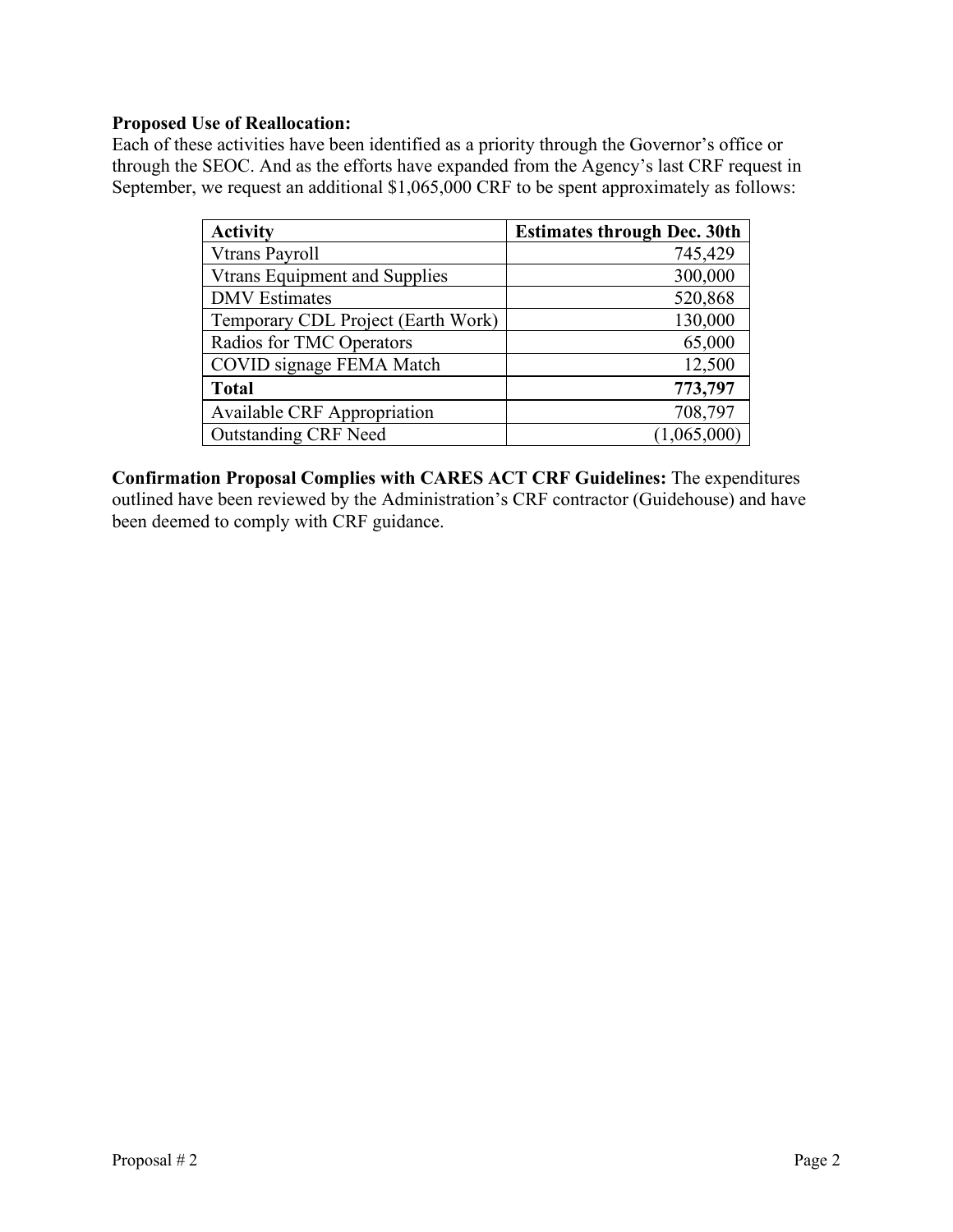<span id="page-4-0"></span>

Secretary's Office 109 State Street, 2nd Floor [phone] 802-828-4141 Montpelier, VT 05609

**State of Vermont** *John Quinn III, State CIO and Secretary* **Agency of Digital Services** *Shawn Nailor, Deputy Secretary*

### **PROPOSAL # 3**

| TO:             | Adam Greshin, Commissioner, Department of Finance and Management |
|-----------------|------------------------------------------------------------------|
| <b>FROM:</b>    | Kate Slocum. Chief Financial Officer, Agency of Digital Services |
| DATE:           | Monday, December 7, 2020                                         |
| <b>SUBJECT:</b> | <b>CRF</b> Request for Reallocation of Funds                     |

**Total Amount Requested: \$250,263:** The Agency of Digital Services (ADS) requests CRF dollars to resolve a US Treasury reporting issue within the CARES Grant Programs.

**Response to Pandemic:** This reversion of funds will be used to address a reporting compliance issue found within various CARES Grant Programs.

During the requirements-gathering stage of the first CARES Grant Program through the Agency of Commerce and Community Development (ACCD), Finance and Management provided requirements for the Substitute W9. The requirements were to be used across every new CARES Grant Program created within the Salesforce Platform such that the State would have one standardized form for all the programs. However, many grant programs deviated from that standard set of W9 requirements. These deviations have resulted in grant programs which are not in compliance with US Treasury requirements.

Based on the SOV's internal discovery sessions, Finance and Management provided adjusted requirements for the Substitute W9 which will standardize the appearance of the form for all the CARES Grant Programs and comply with US Treasury reporting requirements. Finance and Management also included requirements which made multiple form templates necessary for each grant application, adding significant complexity to the development effort. ADS is currently working with a contracted vendor to apply the solution and will require both vendor and internal staff support, resulting in increased costs for the CARES Grant Programs.

**Proposed Use of Reallocation:** Without this solution, the State's various grant programs will not comply with the US Treasury requirements which may lead to extensive audit findings.

**Confirmation Proposal Complies with CARES Act CRF Guidelines:** The proposed use of CRF, as outlined above, is explicitly stated as an acceptable use in the CRF guidance and was previously vetted by the Administration's CRF contractor.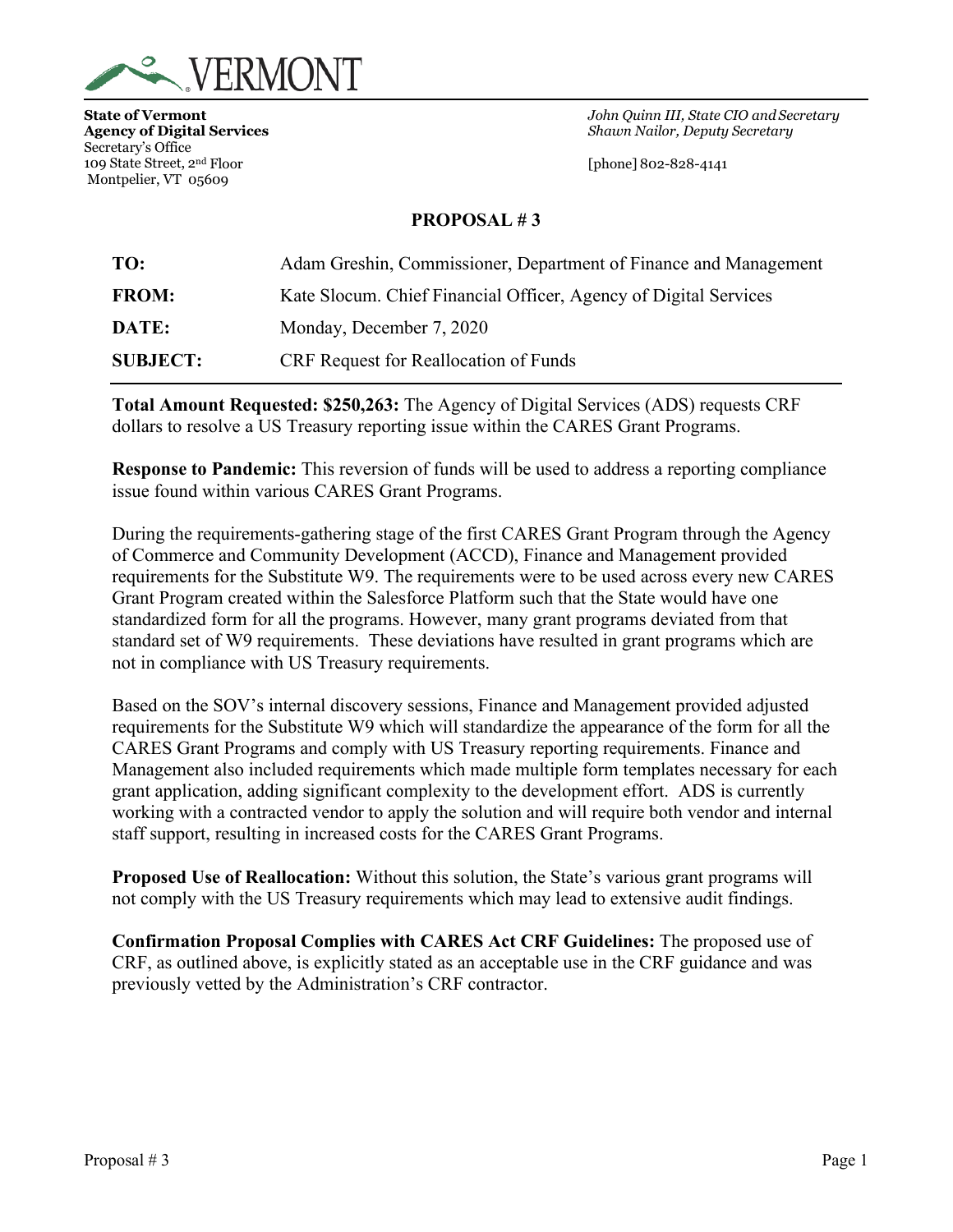<span id="page-5-0"></span>

#### **Department for Children and Families** *Agency of Human Services*

## **PROPOSAL # 4**

| TO:          | Adam Greshin, Commissioner, Department of Finance and Management                                |
|--------------|-------------------------------------------------------------------------------------------------|
| <b>FROM:</b> | Sean Brown, Commissioner, Department for Children and Families                                  |
| DATE:        | December 4, 2020                                                                                |
|              | <b>SUBJECT:</b> CRF Request for \$250K for One-Time Foster Parent Supplemental COVID<br>Payment |
|              |                                                                                                 |

The Department for Children and Families (DCF) requests the following CRF reallocation.

**Total Amount Requested:** \$250,000 - DCF seeks funding to cover a one-time payment to foster parents caring for children and youth in custody during the COVID pandemic.

**Response to the Pandemic:** In response to COVID-19, foster parents have faced increase financial stress in providing foster and kinship foster care, including higher expenses in food and utilities, technology costs for remote learning and potential income shortfalls due to the pandemic. Since the transition to remote learning, there have been no increased funds to support foster parents despite the increased needs. Given the recent surge in COVID cases and increased need for isolation, it is critical to provide this additional relief to foster parents to support the children.

### **Proposed Use of Reallocation:**

DCF proposes to reallocate funds to cover a one-time payment of approximately \$300 per child/youth. As of 9/30/20 the Family Services Division had 825 children and youth in foster and kinship foster care. This one-time payment will assist foster parents in covering unexpected costs associated with the COVID pandemic including increased food and utilities, and technology costs associated with remote learning.

If these funds are approved by 12/22/30, DCF will be able to issue payment by 12/30/20. DCF plans to generate a one-time payment file from the SSMIS system to process these payments before 12/30/20.

**Confirmation Proposal Complies with CARES Act CRF Guidelines:** While DCF to date has not used CRF funding to provide supplemental payments to foster parents, other States have used their CARES Act CRF funds to provide supplemental payments to foster families. DCF believes this is an allowable expenditure under the Treasury guidance.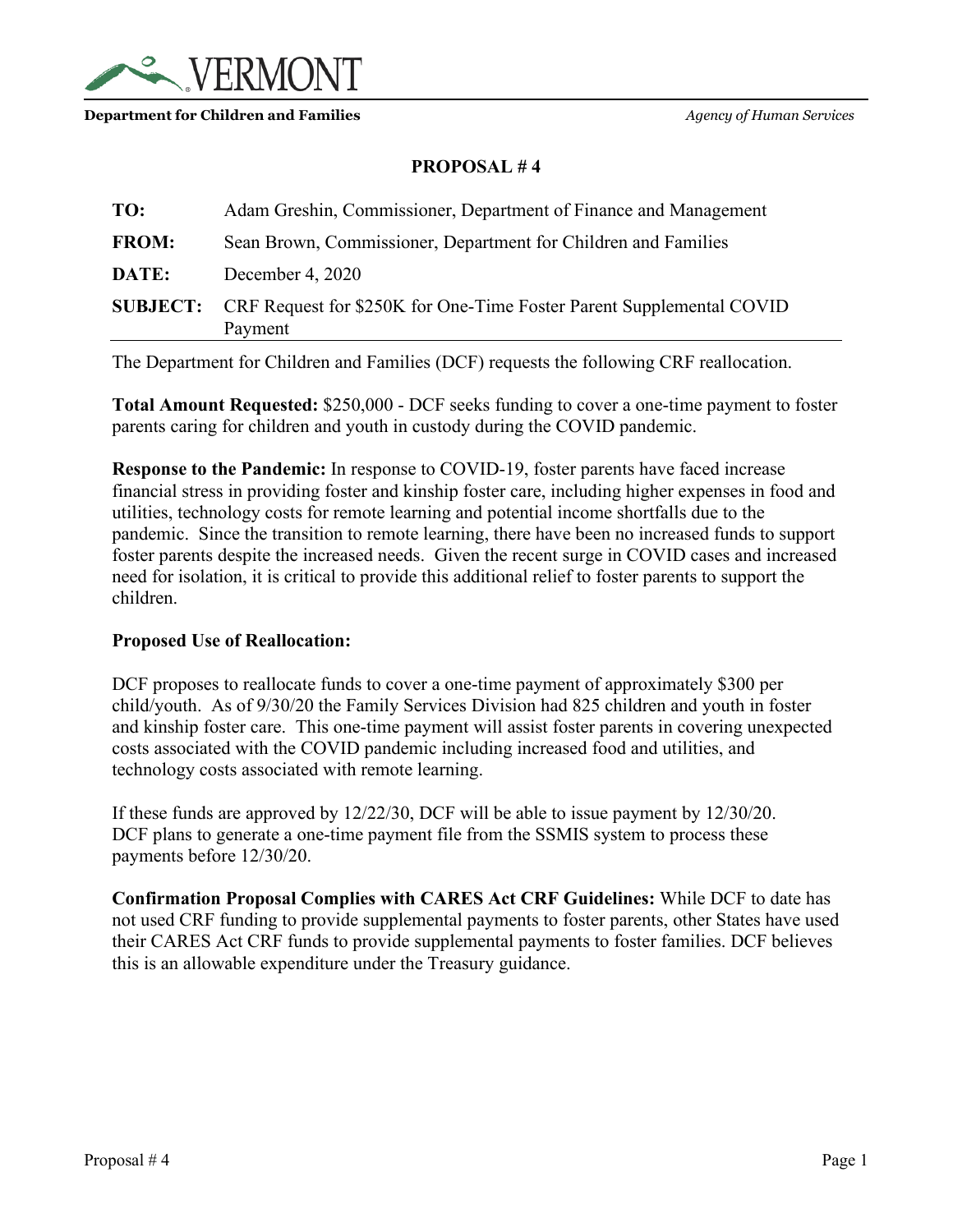<span id="page-6-0"></span>

#### **Department for Children and Families** *Agency of Human Services*

# **PROPOSAL # 5**

**TO:** Adam Greshin, Commissioner, Department of Finance and Management **FROM:** Sean Brown, Commissioner, Department for Children and Families **DATE:** December 17, 2020 **SUBJECT:** CRF Request for \$1.3M for Supplemental COVID Payment to Reach Up Families

The Department for Children and Families (DCF) requests the following CRF reallocation.

**Total Amount Requested:** \$1.3M - DCF seeks funding to cover a supplemental one-time payment to Reach Up families currently dealing with the economic impact of the COVID pandemic.

**Response to the Pandemic:** In response to COVID-19, Reach Up families have faced increased financial stress including higher expenses in food and utilities. DCF proposes providing a supplemental payment to Reach Up families to assist in these extra costs.

### **Proposed Use of Reallocation:**

DCF proposes to reallocate funds to cover a one-time payment of approximately \$432.50 per family. DCF expects this payment to benefit 3,005 Reach Up families who have been impacted by the pandemic. This one-time payment will assist families in covering unexpected costs associated with the COVID pandemic, specifically addressing increased costs in food.

DCF plans to generate a one-time payment file using the Vision Interface system to achieve these payments before 12/30/20.

**Confirmation Proposal Complies with CARES Act CRF Guidelines:** DCF has provided a Reach Up payment in this amount to families previously using CRF funding. DCF plans to issue a supplemental payment to specifically address the increased costs associated with food.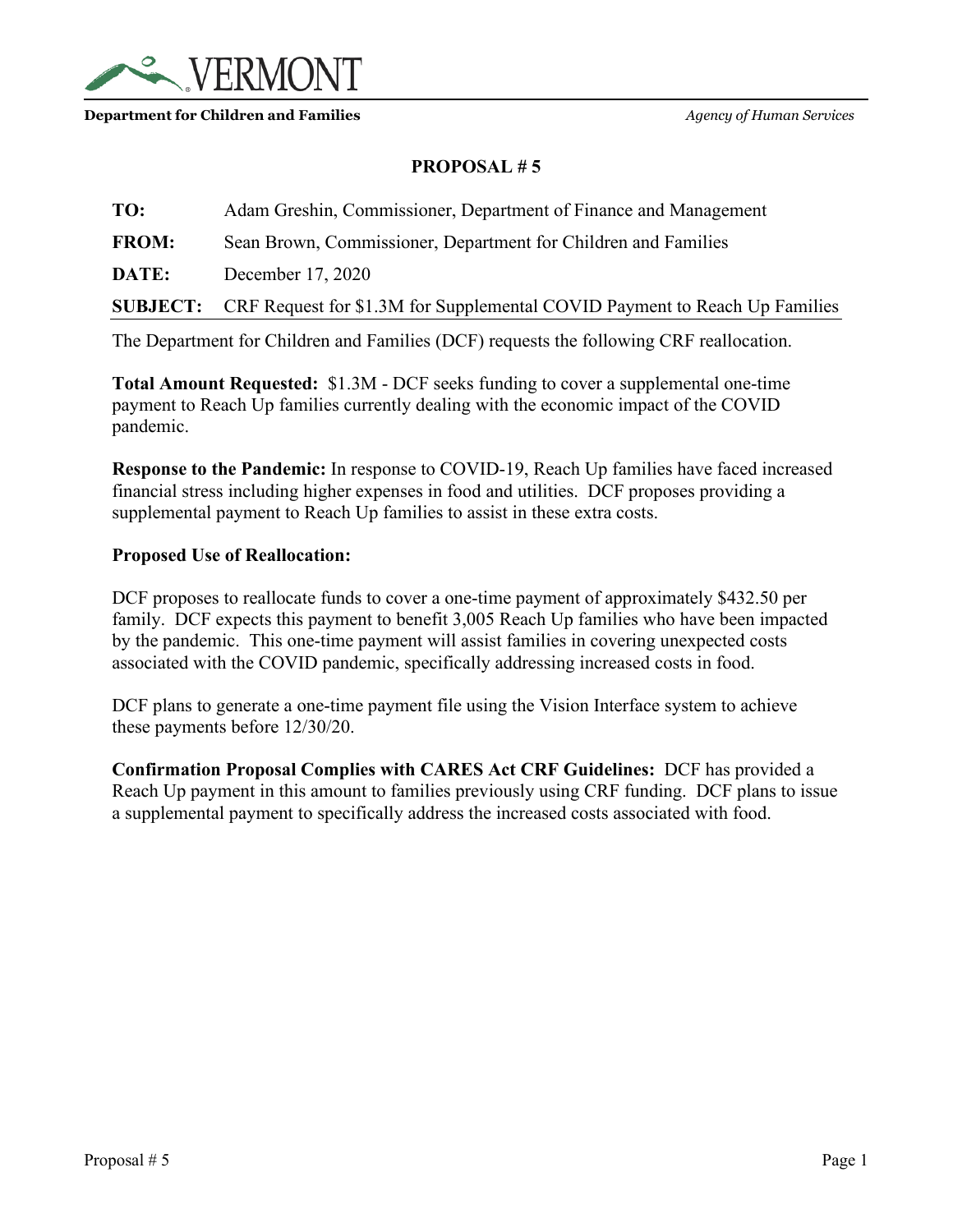<span id="page-7-0"></span>

## **PROPOSAL # 6**

| TO:             | Adam Greshin, Commissioner, Department of Finance and Management                                                                                                                            |
|-----------------|---------------------------------------------------------------------------------------------------------------------------------------------------------------------------------------------|
| <b>FROM:</b>    | June Tierney, Commissioner, Vermont Department of Public Service                                                                                                                            |
| DATE:           | December 16, 2020                                                                                                                                                                           |
| <b>SUBJECT:</b> | CRF request for \$300,000 additional support for the COVID-19 Arrearage<br>Assistance Program (VCAAP) to deliver awards for all qualifying applications<br>received prior to end of program |

The Department of Public Service ("the Department") requests the following CRF reallocation.

**Total Amount Requested:** \$300,000. The Department of Public Service requests additional funding to leverage the existing VCAAP to provide assistance to applicants that submitted applications in a timely fashion but were denied because funding was exhausted prior to end of program and timely review of applications.

**Response to the COVID-19 Pandemic:** Act 137, Section 20 appropriated \$8,000,000 for assistance to customers of those utilities covered by the Public Utility Commission's moratorium on disconnections of service. The program was expanded to include an additional \$500,000 for community and municipal water and wastewater systems on November 5, 2020. Like other programs in Act 137, the arrearage assistance program helps residential and business customers recover from economic hardship due to loss of income caused by the pandemic. The Department worked in partnership with Vermont's utilities and other service providers to establish the program including an online application and review function. On the first pass, utilities review applications to identify and input qualifying arrearages into the software. Then, the Department issues payments on behalf of customers directly to participating utilities.

Twenty-five Vermont utilities that are regulated by the Public Utility Commission have been active in the process. An additional 130 water and wastewater systems have been either active or participating. The five community action agencies staff helped applicants with limited access to the Internet to file online applications. The Department retained the services of a third-party reviewer to review and input eligible arrearages for non-participating utilities. To date, the Department has received nearly 12,500 applications and provided more than \$8.2 million in assistance (the balance is associated with administration, marketing, and software changes). The Department met or is meeting the initial program target to spend the full amount of the \$8.5 million allocated for VCAAP and expansion to water and wastewater. The Department estimates that fulfilling the requests of all the timely applications will require approximately an additional \$300 thousand.

[continued on next page]